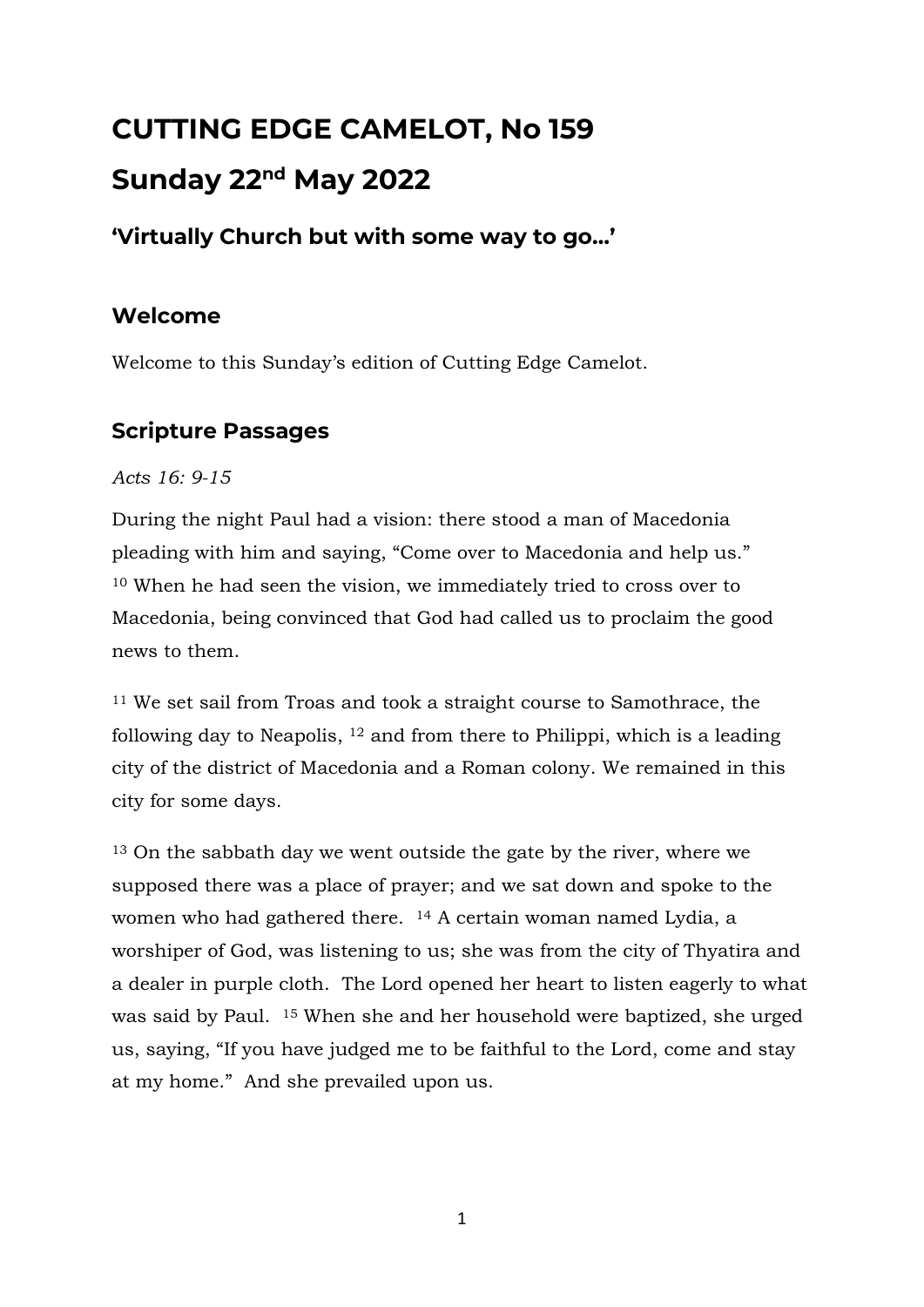#### *John 14: 23-29*

Jesus answered him, "Those who love me will keep my word, and my Father will love them, and we will come to them and make our home with them. <sup>24</sup> Whoever does not love me does not keep my words; and the word that you hear is not mine, but is from the Father who sent me.

 $25$  "I have said these things to you while I am still with you.  $26$  But the Advocate, the Holy Spirit, whom the Father will send in my name, will teach you everything, and remind you of all that I have said to you. <sup>27</sup> Peace I leave with you; my peace I give to you. I do not give to you as the world gives. Do not let your hearts be troubled, and do not let them be afraid.

<sup>28</sup> "You heard me say to you, 'I am going away, and I am coming to you.' If you loved me, you would rejoice that I am going to the Father, because the Father is greater than I. <sup>29</sup> And now I have told you this before it occurs, so that when it does occur, you may believe."

# **Reflection**

What do we feel when we come to times of change in our life? Change and transitions may come in many different forms. It may be the birth of a child or grandchild, the death of someone close to us such as a parent or spouse or a wedding in the family. Or it may come through the loss of a job, the taking up of a new career or moving into retirement.

But in whatever form change comes to us it is likely to result in us feeling unsettled and perhaps insecure. Old, comforting certainties are replaced by a future in which we are surrounded by much that is unknown and which we are yet to experience.

And often times of change also require us to make decisions about our future direction in life. This again may be a source of anxiety. How can we possibly sure that we are actually making the right decision?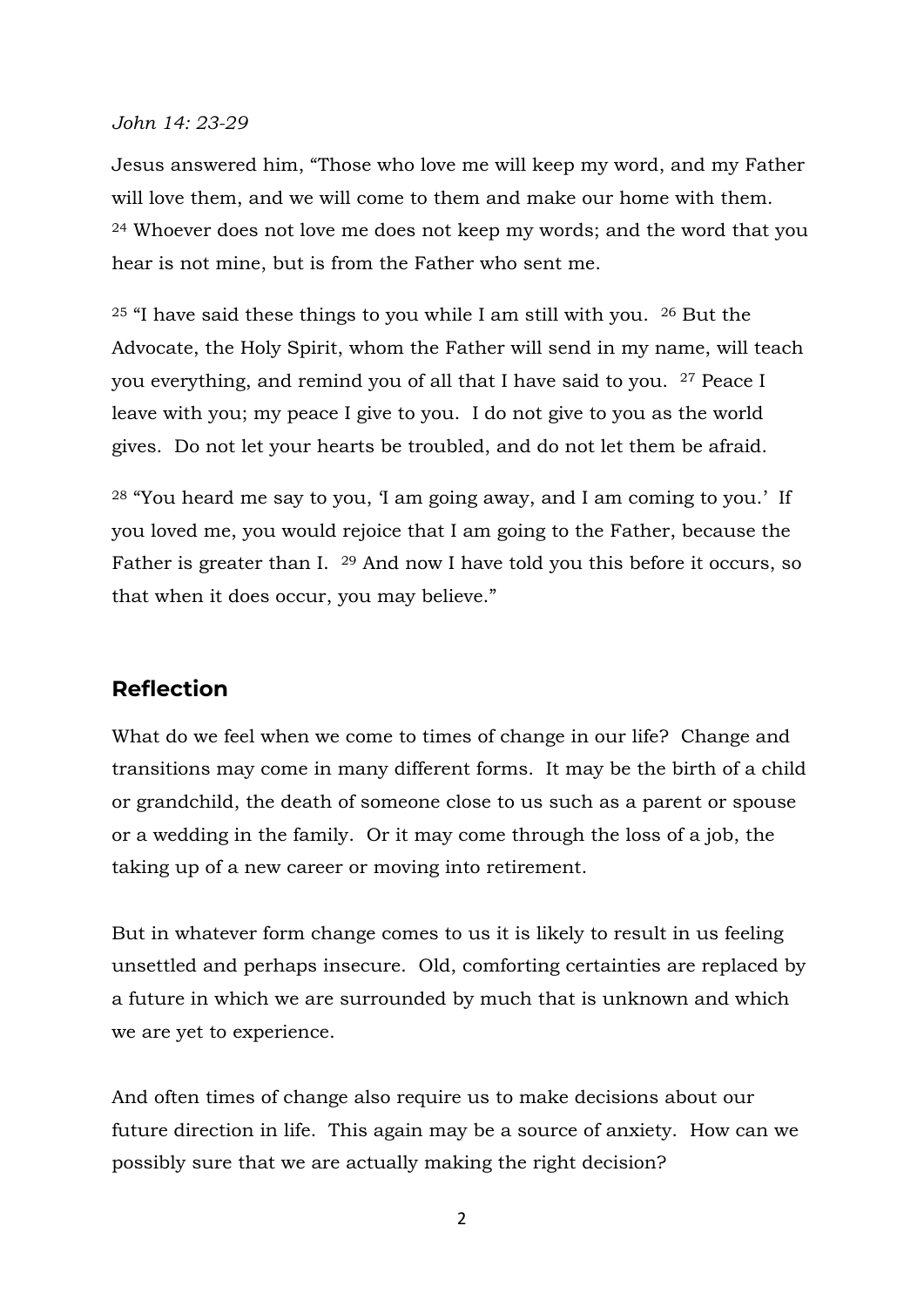We all face such times in our lives. Perhaps we are in one of those seasons right now. So how does our Christian faith help us to find the security and the direction that we look for?

As we look at our passage from John's gospel we are reading words which Jesus spoke to His disciples at the Last Supper. Jesus is preparing His disciples for what will happen to them after His crucifixion and resurrection. The disciples were facing their own spiritual point of transition.

And much of what Jesus has to say concerns the promise of the Holy Spirit. When as Christians we are facing what is dangerous and unknown we do not do so on our own. Rather we have the Holy Spirit walking alongside us and living in our hearts to bring us the assurance of Jesus's presence with us.

And so as we put our faith and trust in Christ a relationship is formed with God through the Holy Spirit. We find a home with God. So Jesus tells His disciples*, '*Those who love me will keep my word, and my Father will love them, and we will come to them and make our home with them.'

And so there is a security that comes through knowing God. A home is made for us with God. Whatever may be going on around us we need first of all to have the secure foundation of a relationship with God. And in this relationship we experience the peace that Jesus brings us, a peace which nothing and no-one else can give us.

But even so what direction are we to take when we are faced with significant decisions to make? Jesus also speaks of how the Holy Spirit will teach us, 'But the Advocate, the Holy Spirit, whom the Father will send in my name, will teach you everything, and remind you of all that I have said to you.'

And what specifically will the Holy Spirit teach us? Everything. That seems a good place to start. It is very broad and all encompassing. We can rely on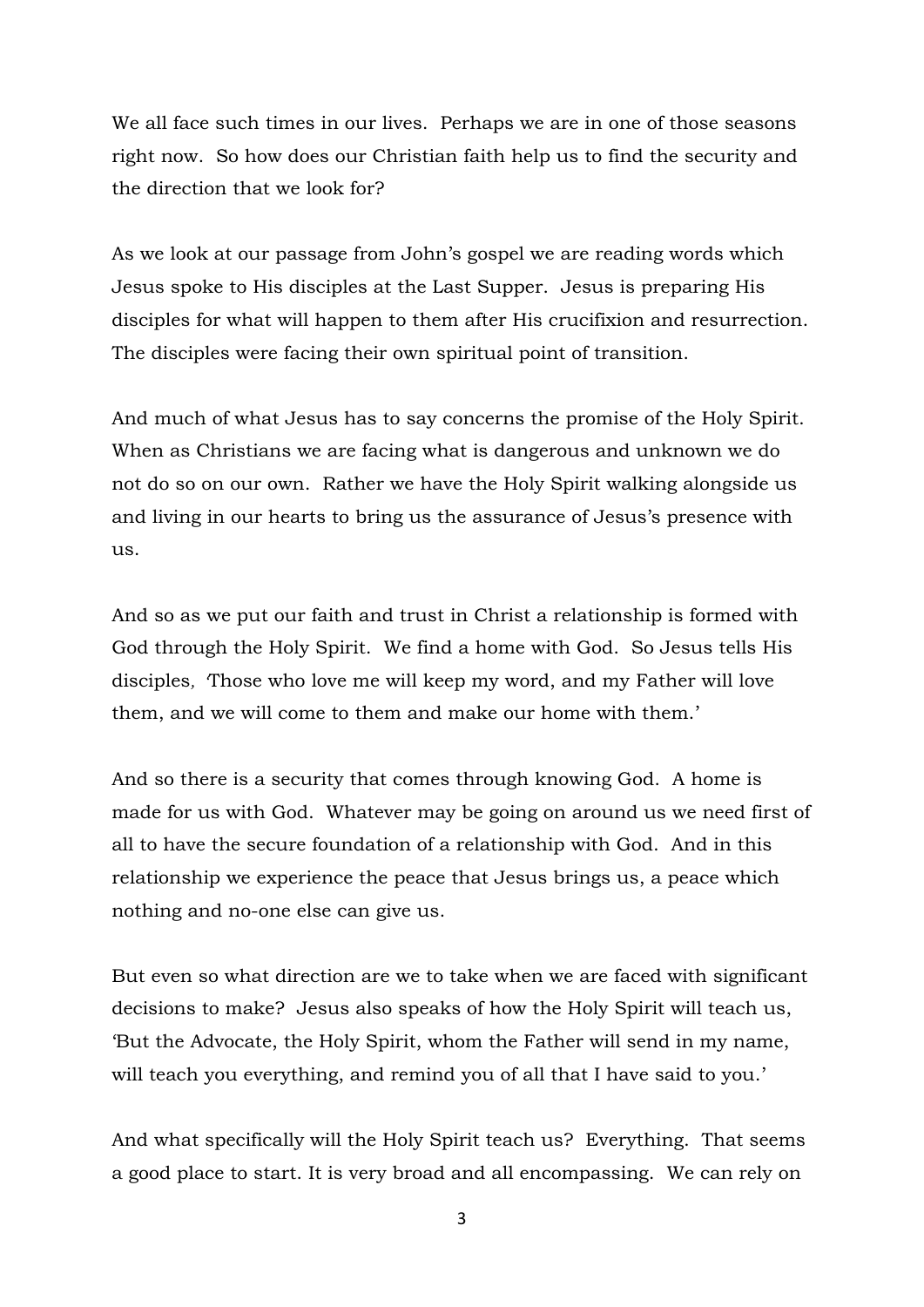the Holy Spirit to tell us all that we need to know in our lives. But Jesus goes on to point us in a more specific direction when He says that the Holy Spirit will remind us of all that He has said.

In other words, the Holy Spirit does not operate alone to show us completely new truths. Rather the Holy Spirit illuminates and brings to life what is already known, words that Jesus has already spoken and which have been recorded in scripture. We may have some experience of this work of the Holy Spirit when we ourselves read scripture. Some particular word or phrase from a particular passage just seems to stand out for us as we read it and calls for our focussed attention and thought. And this may not be the same word or phrase which struck us when we last read this passage. Nevertheless, this is the way that the Holy Spirit wishes to guide us and to direct our attention.

And so through our relationship with Jesus and through the Holy Spirit's teaching and reminding us of what Jesus has said we receive much of what we need to know in order to steer a clear path through life. Sometimes people ask the question 'What would Jesus do?' and it is a good question to ask. However, very often as we ponder the meaning of scripture with the help of the Holy Spirit the answer to this question becomes clear and obvious.

Nevertheless, there are occasions when we need more than this. Even when we have pondered deeply Jesus' words as recorded for us in scripture and asked ourselves what they may mean for us today we may still find it difficult and puzzling to know what God's way forward is for us. Or there may be two equally good alternatives which we might choose and we do not know which of them we should take, which of them represents God's preferred choice. And then sometimes there is an obvious course of action but, for some reason which we find it difficult to pin down, we have our doubts as to whether we should actually take this course as opposed to venturing out in a more unusual and challenging direction.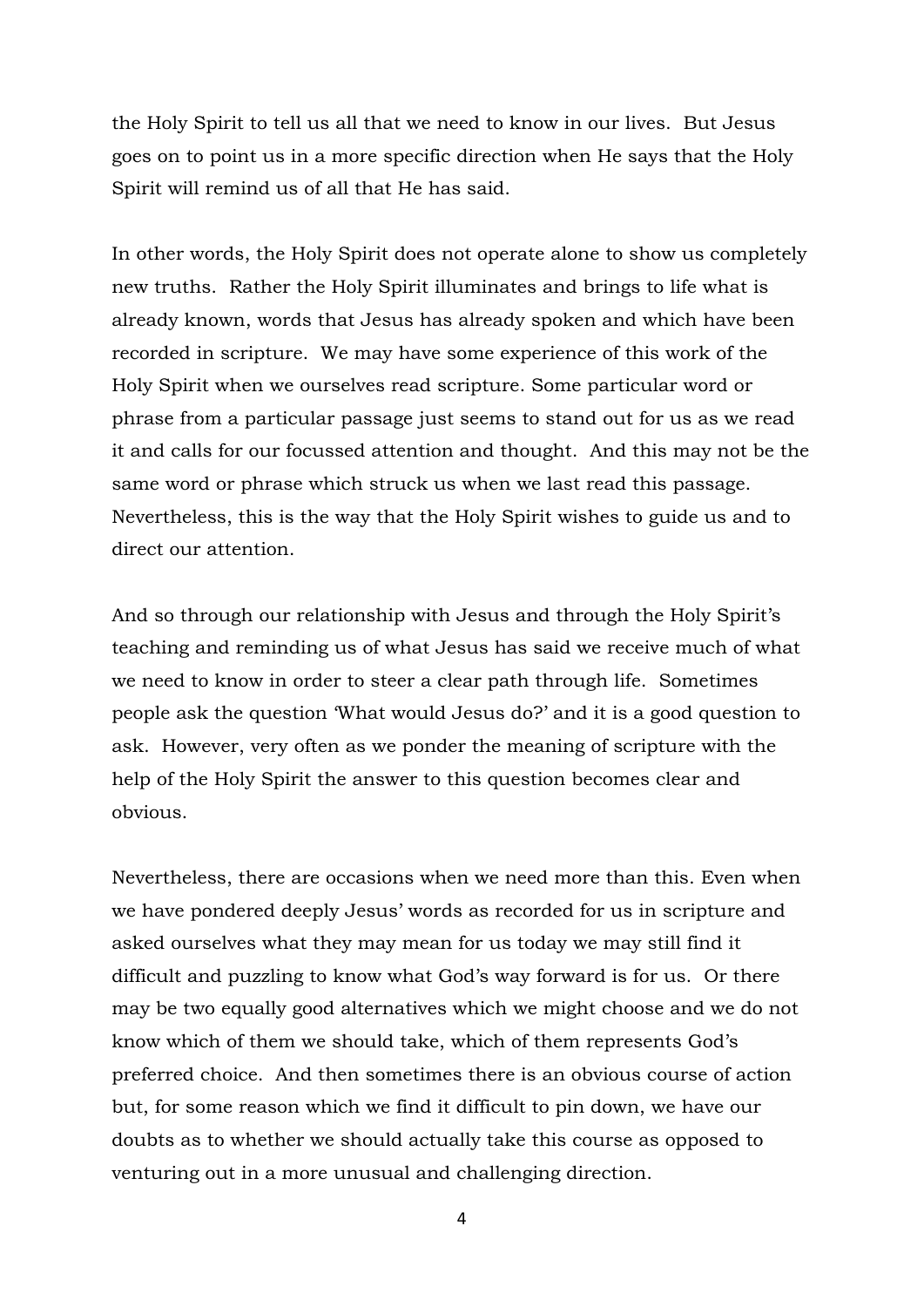On those occasions we need some very specific prompting from the Holy Spirit.

This is the position in which the apostle Paul found himself in our passage from Acts. He too is at a point of significant transition in his ministry.

And at this time Paul has a vision of a man from Macedonia who pleads with him to come over and help him. However, immediately before this vision, Paul and his companions have found the progress of their missionary journey blocked on two separate occasions.

They had intended to continue their missionary adventure in the Roman province of Asia (modern day Turkey) but this had been forbidden by the Holy Spirit. And then they had intended to go into Bithynia (also in modern day Turkey) but once again the Holy Spirit did not allow them to do this.

We do not know the exact means by which the Holy Spirit spoke to them. Was it by some strong and direct prophetic message? Or more gently perhaps by some inner uneasy impression which came to them as they thought about setting off in these directions? Or was it through circumstances by, as we would put it, doors closing for them and making their intended route simply impossible?

We are not told. However, the result is the same. Their missionary journey has come to a standstill. The possible and obvious routes forward have been blocked. What are they to do and what might God be saying to them through these doors which have been closed to them? At this point they are in serious need of some direct sign from the Holy Spirit.

And this is what Paul is given through this vision of the man from Macedonia. For this was a significant moment not simply in Paul's ministry but in the entire ministry of the early church. For when Paul and his companions crossed over into Macedonia they came for the very first time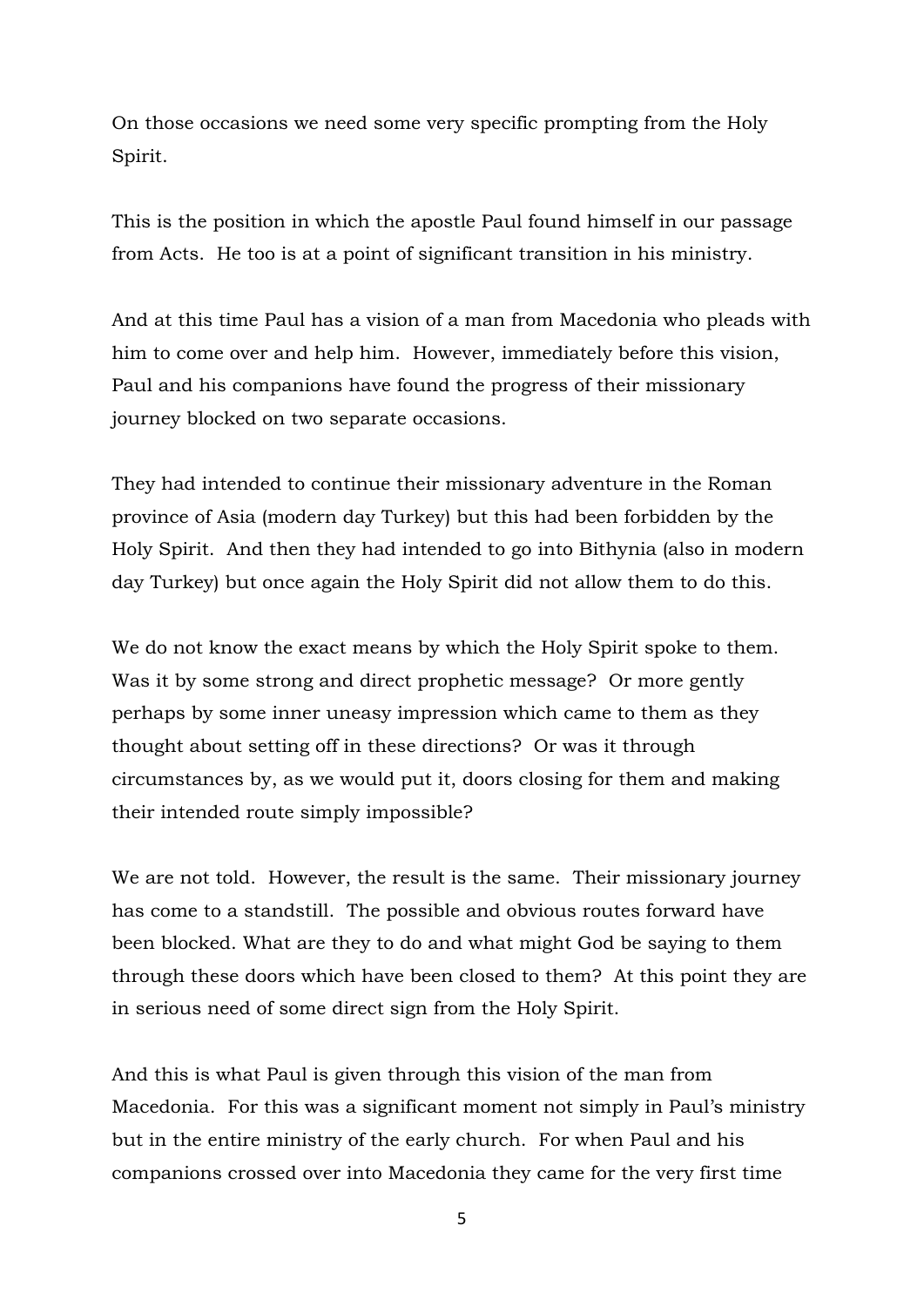into Europe. And so the door was opened for the gospel to be preached in Europe. How significant that has proved to be for the entire future of the church.

When we consider this moment in Paul's ministry we may easily be reminded of times in our lives when we have faced points of transition.

How have we known which way forward to take?

Paul receives a very direct sign as to which way to go. On some occasions we may ourselves have received this kind of sign. Perhaps we have come to a point where the obvious ways forward have been blocked and it becomes clear that some other, unknown path has to be opened up for us. These are often the occasions on which God speaks to us in this way.

On the other hand, we may not receive any clear or apparent sign. But that does not mean that we will lack God's guidance. Jesus promises the gift of the Holy Spirit to all who put their trust in Him. First of all, the Holy Spirit gives us a continuing relationship with God with comfort and security of the Jesus' presence with us which that brings. And out of that comes an immense and immeasurable reservoir of wisdom as the Holy Spirit reminds us of all that Jesus has said to us. And we should not forget our natural powers of reason and analysis as we seek to work through complex problems. These powers too have been given to us by God and as they are offered back to God they too can be used to help in guiding us.

But in whichever way we may have found God speaking and guiding us the most important point to remember is that the Holy Spirit comes to give us a home with God. And from the security of such a home we will be given all that we need to help us through those times of transition and uncertainty that we all face in life.

*Tristram*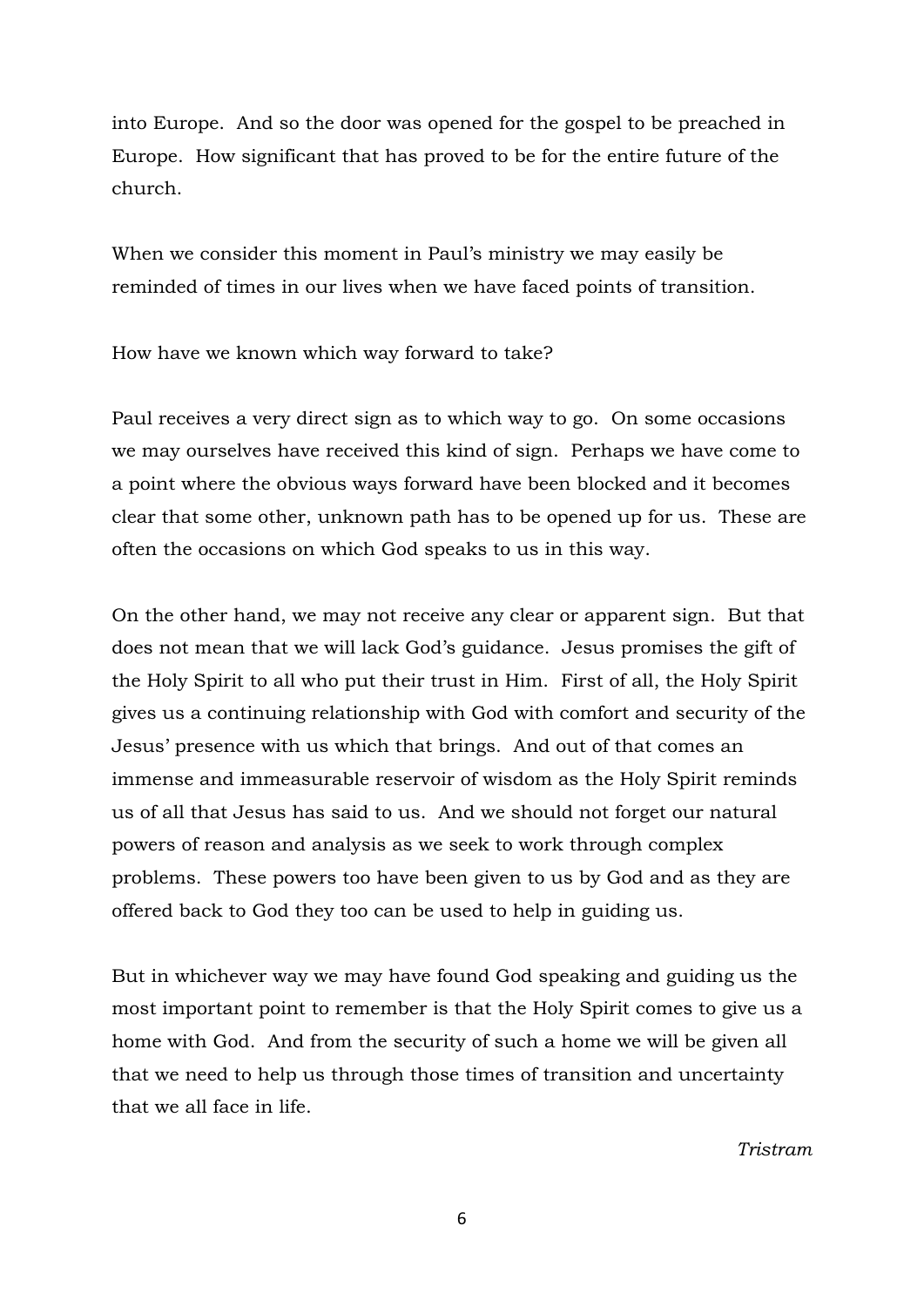# **Points for Prayers**

- Finding our security and direction in life through the Holy Spirit
- Peace and justice to prevail in the conflict between Russia and the Ukraine and for humanitarian efforts to help all those harmed by the conflict
- Preparations for the Platinum Jubilee and special services to be held
- All those affected by the cost of living crisis
- Those whom we know who are facing illnesses of all kinds and have recently been bereaved
- For our new Bishop, Rt Revd Michael Beasley
- For Elliscombe House in Higher Holton now reopened and for its first residents
- For North Cadbury church school and our other local schools as they continue their school terms
- Prayers and thanksgiving for contributions to the foodbanks and for those helping to take these to the foodbanks.

#### **Hymn**

A hymn which speaks of our home with God is 'Jerusalem the golden'.

# **Services for this week and next**

| Sunday 22 <sup>nd</sup> May | 8.00 am Communion, Blackford            |
|-----------------------------|-----------------------------------------|
| Sunday 22 <sup>nd</sup> May | 9.30 am Communion, South Cadbury        |
| Sunday 22 <sup>nd</sup> May | 9.30 am Matins, Compton Pauncefoot      |
| Sunday 22 <sup>nd</sup> May | 9.30 am Morning Worship, North Cheriton |
| Sunday 22 <sup>nd</sup> May | 11.00 am Communion, North Cadbury       |